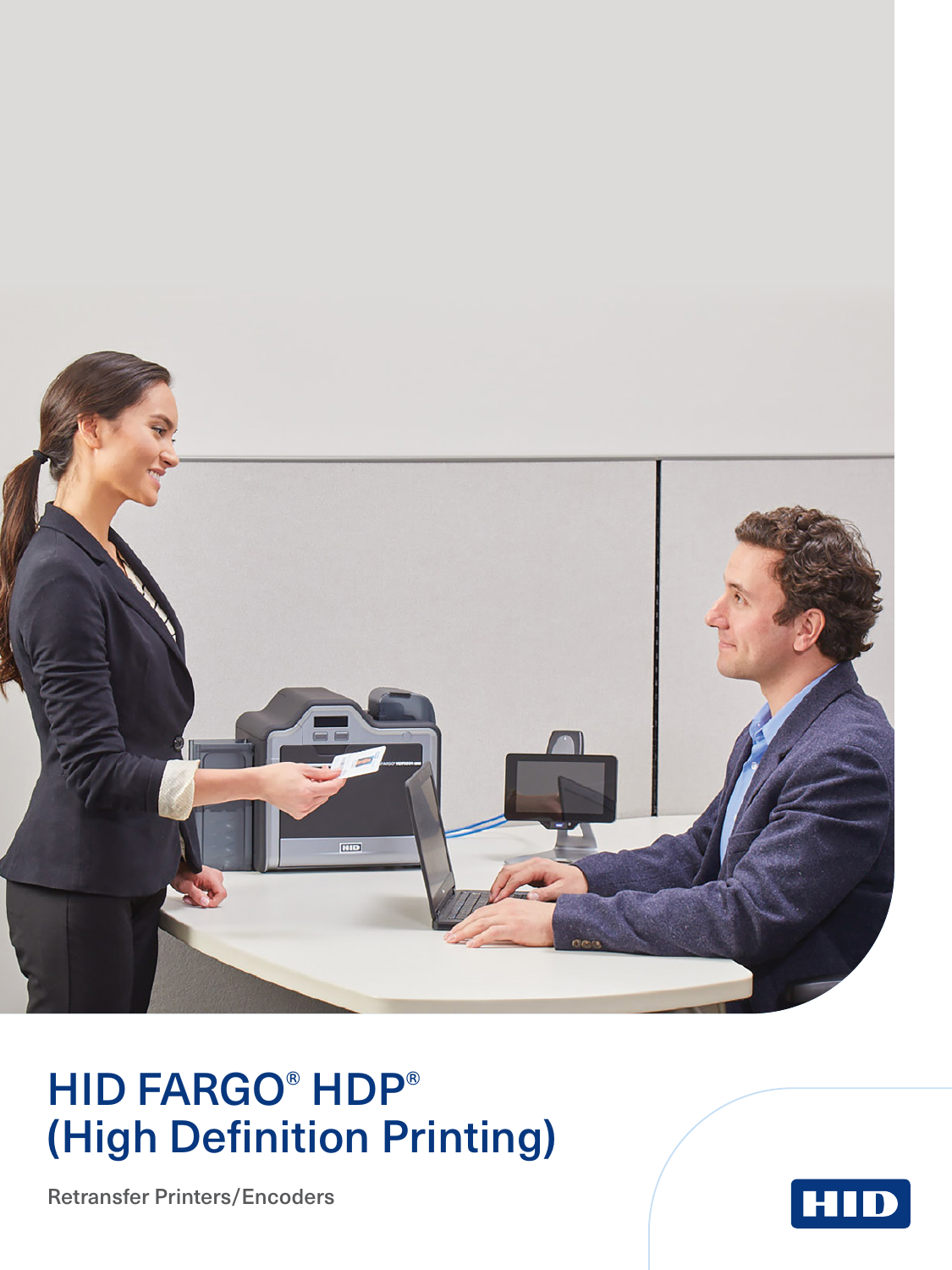

**HID FARGO HDP5000** *with optional dual-sided printing and lamination*



**HID FARGO HDP6600** *with optional dual-sided printing and lamination*





with lamination option

### **F L E X I B L E , M O D U L A R S Y S T E M S T H A T C A N GROW WITH YOUR NEEDS**

HID FARGO HDP Printers offer the versatility to meet your card application needs today and in the future. With add-on dual-sided printing, encoding and lamination modules, these flexibly architected systems let you expand or reduce production instantly. For greater system capacity, an optional dual input card hopper lets you easily manage multiple card types and higher card volumes, expediting even the biggest production jobs. And for one-step, inline printing and encoding, HID Global offers multiple, field-upgradable encoder options. What's more, because HID FARGO HDP printers easily integrate with other products within the HID ecosystem, you can leverage your existing Genuine HID technology investments.

## Highest Quality. Innovative. Proven.

### HID FARGO High Definition Printing Solutions

### SHARPER, CRISPER IMAGES AND TEXT **FOR ANY ORGANIZATION**

Colors are vibrant. Images and text are crisp. Quality is second to none. ID cards printed on FARGO HDP (High Definition Printing) card printers/encoders do more than protect your organization — they reflect the value you place on your brand. HID FARGO HDP card printers also include a built-in Workbench™ diagnostic utility and Color Assist tool to help your organization better match spot colors on company logos and service marks.

HID FARGO HDP reverse transfer printers are also right for organizations that demand more functionality from their ID cards. Government agencies, healthcare facilities, businesses and corporations, loyalty and membership programs, and colleges and universities are all expanding their use of multi-function smart cards. Encoding options allow configuration of FARGO HDP printers to produce highly secure contact and contactless smart cards that address your specific needs.

When you choose High Definition Printing technology, print quality is never sacrificed. Because precise images and text are printed onto high definition film, instead of directly to the card, the often uneven surface of technology cards won't compromise image quality. HDP printers can also print up to the very edge of smart chip contacts and virtually over the edge of each card so images are always sharp.

### **GREATER CARD SECURITY AND DURABILITY**

Cards produced by high definition printing solutions are more secure and durable than other types of cards. They are inherently tamper-evident — if a counterfeiter tries to peel apart the layers, the image essentially destroys itself. The cards also resist wear and tear because the printer applies a durable layer of HDP film between the card image and the outside world.

For enhanced durability and security, highly versatile HDP printers also provide the ability to add a holographic overlaminate to the front of an ID card. An overlaminate on both sides doubles the protection — and FARGO HDP printers laminate both sides of a card simultaneously in one efficient pass.

### **INVEST WITH CONFIDENCE**

When you buy from HID Global, you're investing in peace of mind. With tens of thousands of FARGO HDP printer systems already installed worldwide, HID Global provides the broadest portfolio of trusted, fully interoperable and secure printing and encoding solutions available. In addition, HID Global's FARGO solutions are designed and built in IS0:9001-certified facilities and backed by global product warranties, ongoing printer health monitoring and superb technical support. That's the HID commitment to you, our customer, and why you will always receive the highest level of product quality and service. Guaranteed.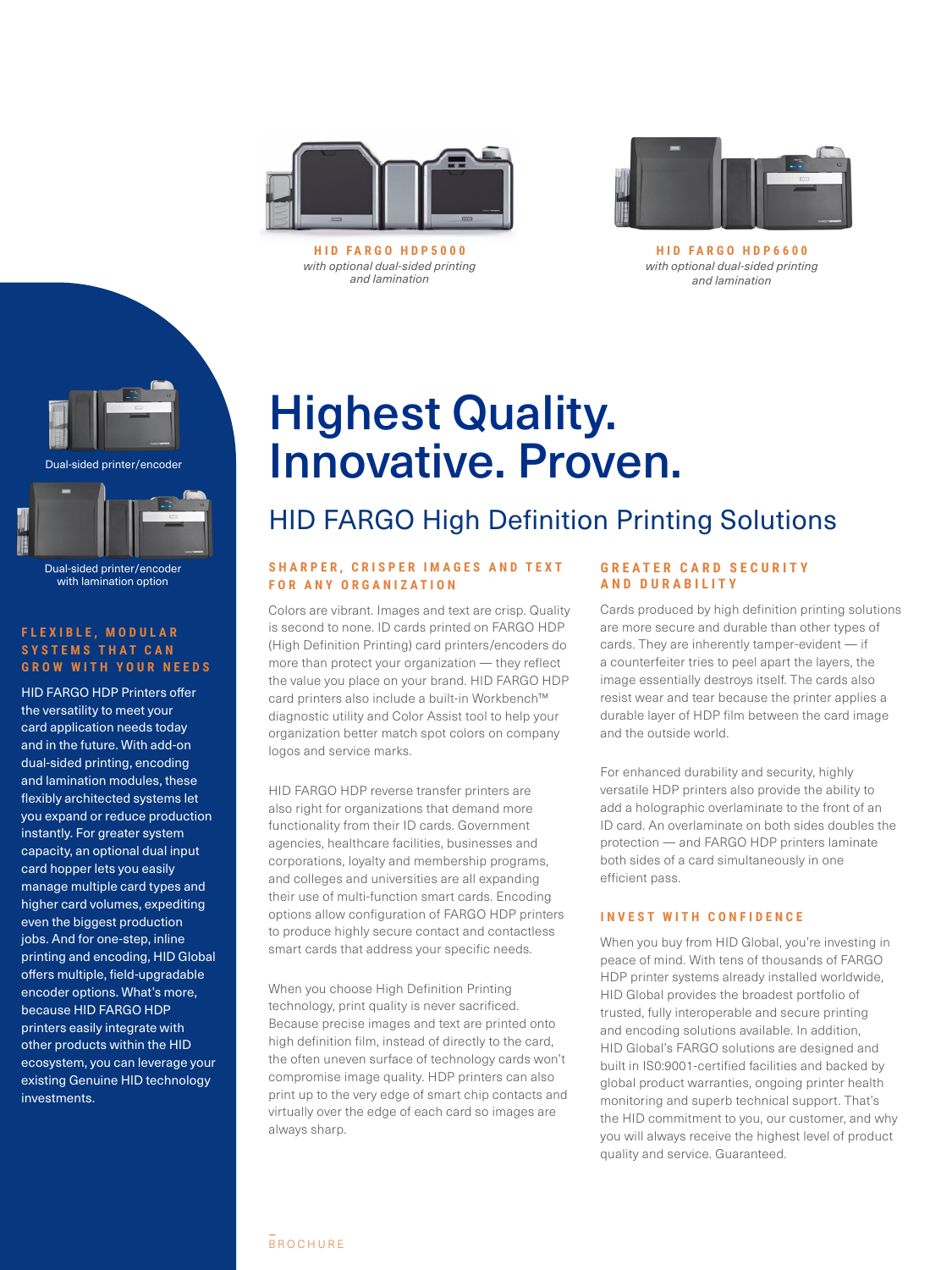# HID FARGO HDP5000

### High quality meets affordability

### **R E L I A B L E , A F F O R A B L E , P R E C I S I O N PRINT QUALITY**

The HDP5000 is one of the most economically priced reverse transfer printers on the market today, making it an ideal solution for a broad range of organizations.

Only with HID FARGO retransfer printers are you ensured the broadest options for keeping costper-card at a minimum, lowering your total cost of ownership.

• **Leverage proven HDP technology and reliability.** HID Global introduced High Definition Printing (HDP) in 1999, and we've been perfecting the technology ever since. Our approach to reverse transfer printing technology reflects our commitment to customer-inspired innovation and the evolution of our family of High Definition Printing solutions. Reliable and robust, HID Global's fifth-generation HDP card printing solutions offer the print quality your organization can count on and the technology advancements you want. What's more, fifth-generation reliability means more peace of mind and less printer downtime — and because the printhead never comes in contact with card surfaces or debris,

it's never damaged in the printing process. In fact, it carries a lifetime\*\* warranty.

- **Produce High Definition cards anywhere.**Card production is no longer limited to stand-alone badging stations. A retail chain, for example, can distribute card issuance over a network to any location. On a corporate campus or university, an array of printers/encoders can be set up in a central location for high-volume production. The printer's Ethernet port and internal print server provide the connectivity needed for networked operations. The HDP5000 is the ideal choice for countless scenarios.
- **Take card printing to the next level without breaking the bank.** Only HID FARGO HDP card printers offer proven retransfer technology for every need and virtually every budget — from sharp and vibrant photo ID cards to multifunctional, high-security applications, FARGO HDP printers deliver on the promise of ultimate image quality and printer reliability, all at an affordable price point.

### **M A X I M U M P R O T E C T I O N .**

Protect blank card stock and printed/encoded cards with optional locking card hoppers.



**HDP5000**

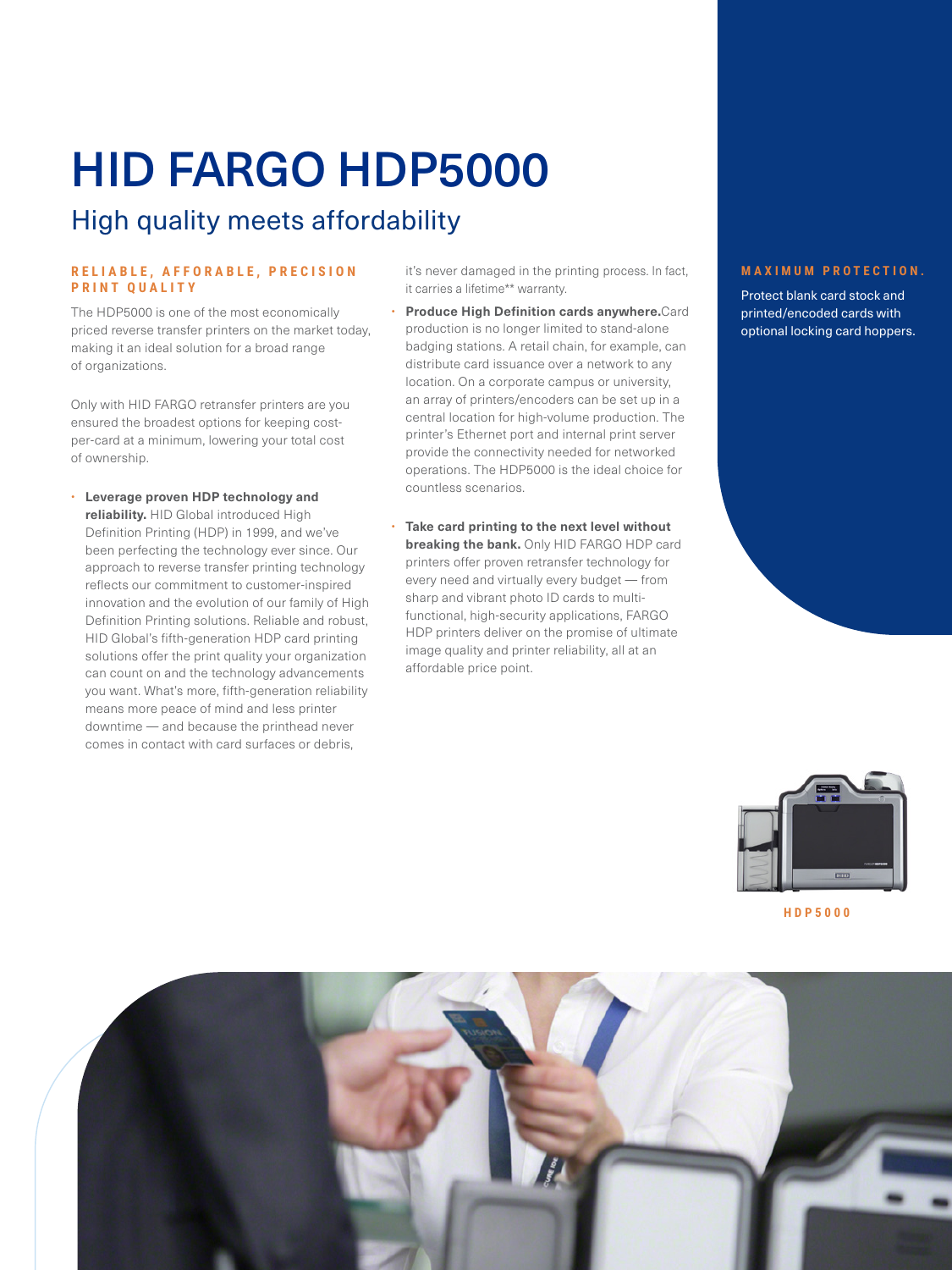



**HDP6600** Featured with optional dual-sided printing capability



#### **F E A T U R E - R I C H OPTIONS INCLUDE:**

- Dual-sided printing
- Wasteless lamination
- Card flattener
- Dual input card hopper
- 200-card input hopper
- Technology card encoders that allow you to easily migrate to contact and contactless smart card technologies (including but not limited to iCLASS SE® or MIFARE®) or simple magnetic stripe and proximity cards as needed
- Physical locks for card hoppers and consumables access
- Custom secure holographic overlaminate
- Printer cleaning kit

# HID FARGO HDP6600

The new customer demanded standard in retransfer printing

### **GET EVERYTHING YOU WANT FROM YOUR RETRANSFER CARD PRINTER**

Built on six generations of proven retransfer technology, the HID FARGO HDP6600 from HID Global® combines innovative, never-seen-before features and patent-pending iON™ technology with unprecedented print speeds — making it the most advanced, efficient and fastest desktop-based retransfer printer available on the market today.

- **Faster is better.** Only the HDP6600 produces high definition cards, up to 230 cards per hour, and features HID Global's innovative iON technology for image transfer and lamination an industry first. Patent-pending iON or "instant on" technology rapidly heats the transfer roller and optional laminator allowing the unit to reach optimal operating temperature in just seconds, expediting both the retransfer printing and lamination processes. Other lamination products can take up to five minutes to initially heat up. With the HDP6600, the unit is ready to produce high-quality cards and IDs in under 60 seconds — virtually eliminating that all-too-familiar long wait for the first card. For laminated cards, this means your first card is ready up to 80 percent faster than with other printers, saving you up to 20 hours in wait-time per year on average.
- **Wasteless lamination for highly durable cards at a fraction of the cost.** For laminated cards, the HDP6600 utilizes HID Global's innovative wasteless lamination technology, eliminating the need for standard carrier film and take-up core included in most lamination consumables on the market today. For larger lamination projects, this can substantially reduce high volume laminate materials costs by as much as 40 percent. Both one- or two-material configuration options are available to best fit your lamination needs.
- **Energy-efficient and earth-friendly.** The HDP6600 is an eco-friendly, energy-efficient solution that supports corporate green initiatives and helps organizations reduce costs. Not only does the HDP6600 considerably reduce consumables waste with innovative wasteless lamination technology, the printer has been GreenCircle® Certified for its energy conservation attributes. Its industry-leading iON technology with intelligent temperature control ensures that the retransfer and lamination rollers are only on and consuming energy while in operation. This provides unmatched energy efficiency and translates to significant energy savings for larger projects.

Fast, innovative, feature-rich and reliable, the HID FARGO HDP6600 sets the new customer demanded standard in retransfer printing.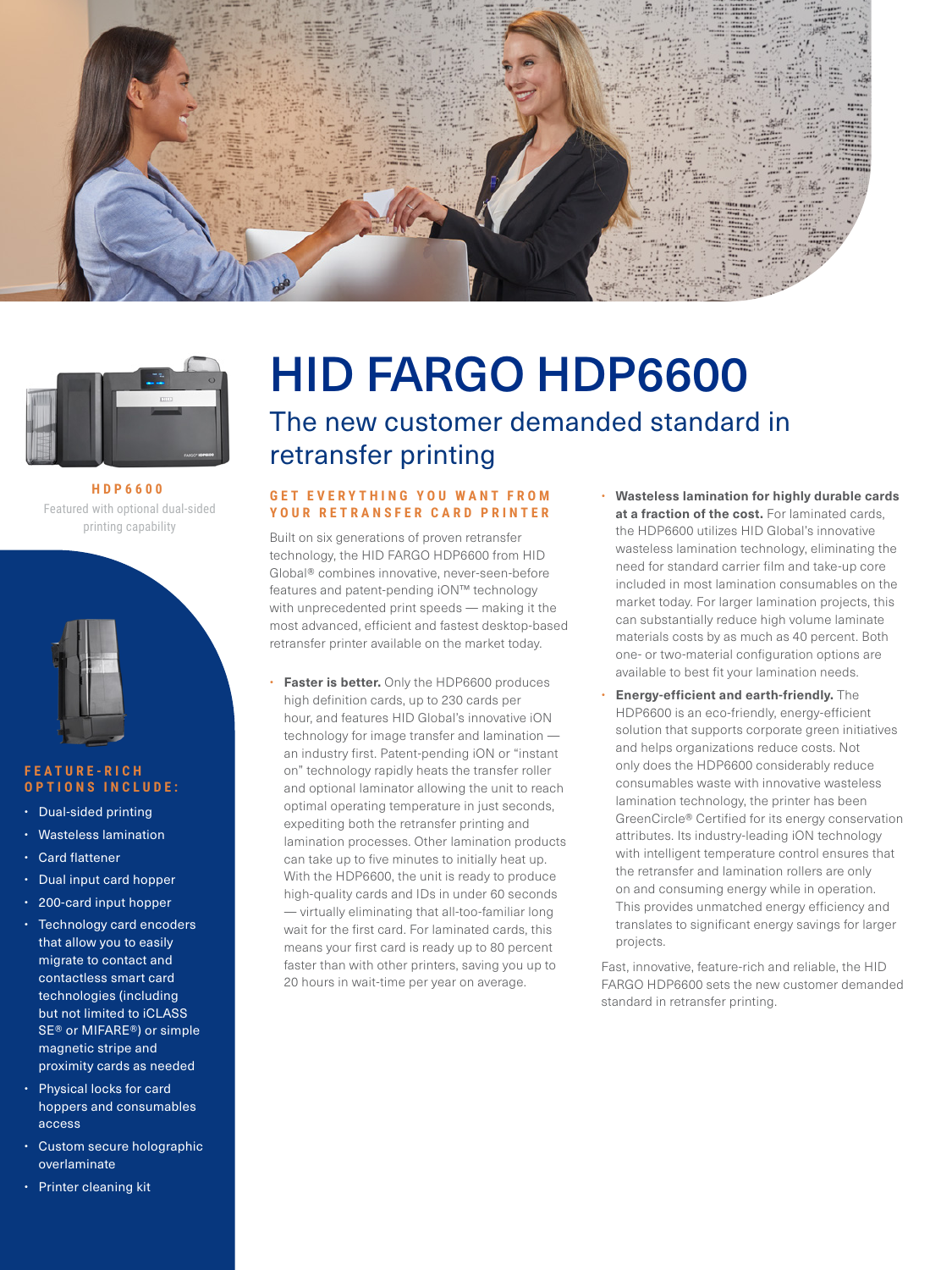## Personalize cards and IDs in one seamless step.

### **S I M P L I F I E D , I N L I N E P E R S O N A L I Z A T I O N O F S E C U R E CREDENTIALS IN A SINGLE STEP**

HDP printer card encoding modules enable organizations to print and encode credentials in a one-step, inline process — saving both time and money when producing secure credentials for employees, contractors, vendors or students. Using inline card personalization, users have greater flexibility and end-to-end control over their card procurement, inventory management and card issuance processes. Additionally, by combining printing and encoding within a single device, organizations can rest assured that their company-, employee- or student-specific data is included on each user's card, further extending the overall security of their card issuance programs.

HID card encoding modules also extend the value of HDP retransfer printers by allowing organizations to create cards that are compatible not only with HID products but also with other card/physical access control systems and third-party applications. This technology-agnostic approach to card personalization offers organizations more flexibility in selecting access control systems and greater control over their credentials.

### **A W I D E V A R I E T Y O F O P T I O N S T O MEET A WIDE VARIETY OF NEEDS**

Select from a variety of card encoding module options to extend read/write capability for thirdparty applications such as physical access, time and attendance, and cashless vending, among others.

Offering a wide array of inline card encoding technologies, HID FARGO HDP printers can meet the needs of virtually any secure credential issuance program. Furthermore, because modules are fully field-upgradeable, encoding can be added or changed at any time to support new card personalization or evolving security needs as your requirements change over time.

### **C A R D E N C O D I N G M O D U L E S PROVIDE:**

- Flexible and easy-tointegrate encoding options for read/write capability
- An optional Developer Tool Kit (DTK), which allows for integration with your credential management system
- Field-upgradeable solutions that can support new card personalization and security needs as your requirements change over time

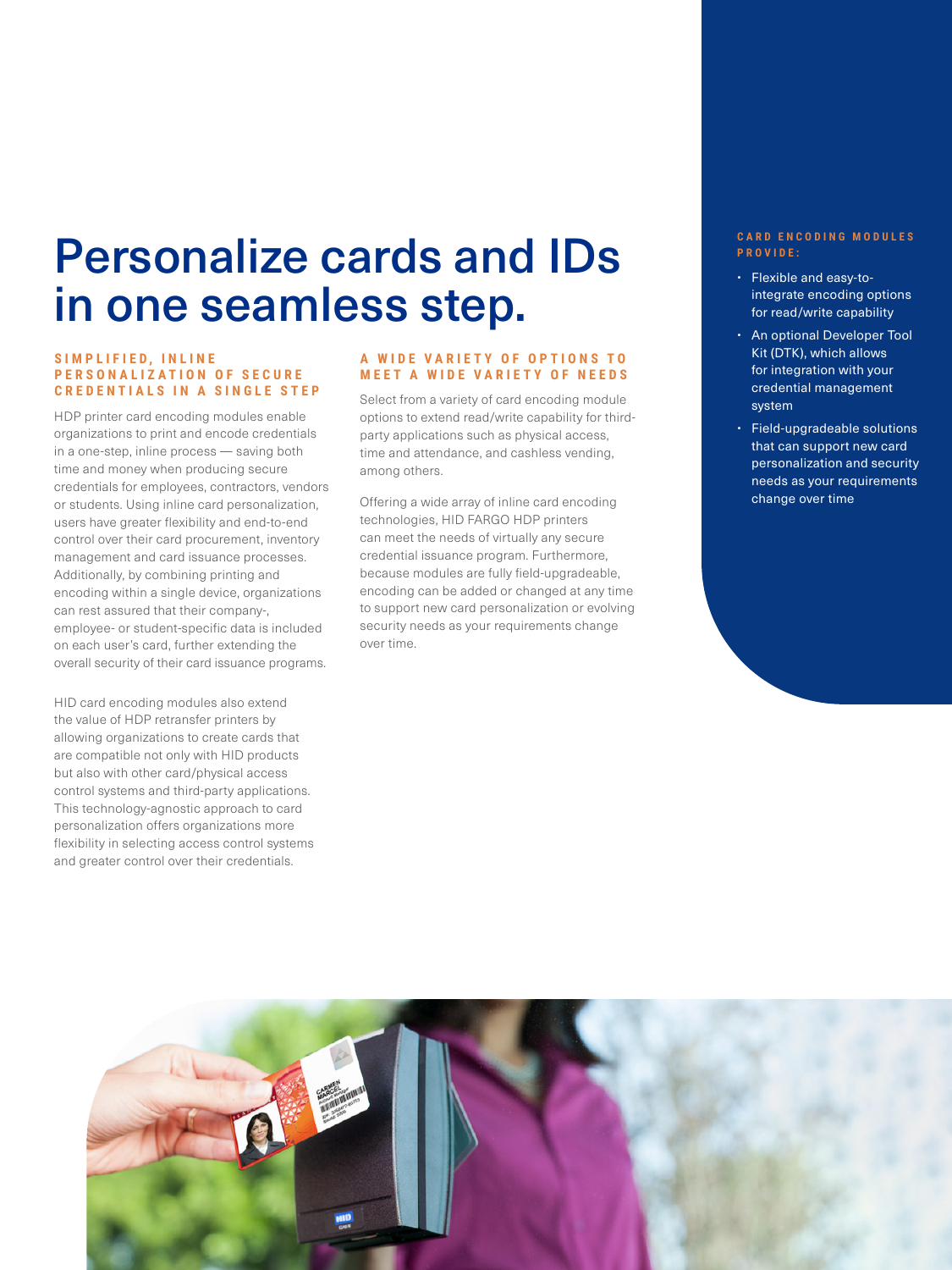



HID Professional Services are sold and delivered through the HID Advantage Partner™ network, together with other Genuine HID products and solutions. Our goal is to deliver complete solutions, ensuring they will be fully operational, deployed according to best practice, on schedule and on budget.

## Guaranteed Solutions backed by professional services.

### **S E C U R E I S S U A N C E S O L U T I O N S Y O U CAN COUNT ON**

From a broad portfolio of Genuine HID guaranteed, interoperable solutions to professional services for solution implementation, maintenance and training, HID Global has got you covered.

With tens of thousands of HDP printers in use worldwide, HID Global's FARGO solutions are fully interoperable with other products within the HID secure identity ecosystem, such as Asure ID card personalization software, EasyLobby secure visitor management solutions or embedded encoders, allowing you to create custom designed smart cards unique to your business. Backed by the Genuine HID guarantee, you can have peace of mind that your employees, visitors, facilities and your data are always secure.

HID Professional Services™ for secure issuance solutions can assist in project planning and management from start to finish. This consultative approach identifies technical complexities and risks up front — finding the best integration pathways, providing options, and deploying the right solution to ensure success.

HID Professional Services are affordably priced and provide high-value deployment assistance services that ensure customer satisfaction from installation through in-depth operator training.

By leveraging one of our HID Professional Services packages, you will receive personalized service from a dedicated HID Professional Services team member who will work with you to ensure best practice implementation and train your team to effectively manage your issuance processes to make the most of your secure issuance solution.

Depending on the type, size and complexity of your deployment, our Genuine HID Investment Protection Service packages can provide your organization with scheduled maintenance updates and functionality upgrades to maximize your printer's performance and ensure that your investment is protected long into the future.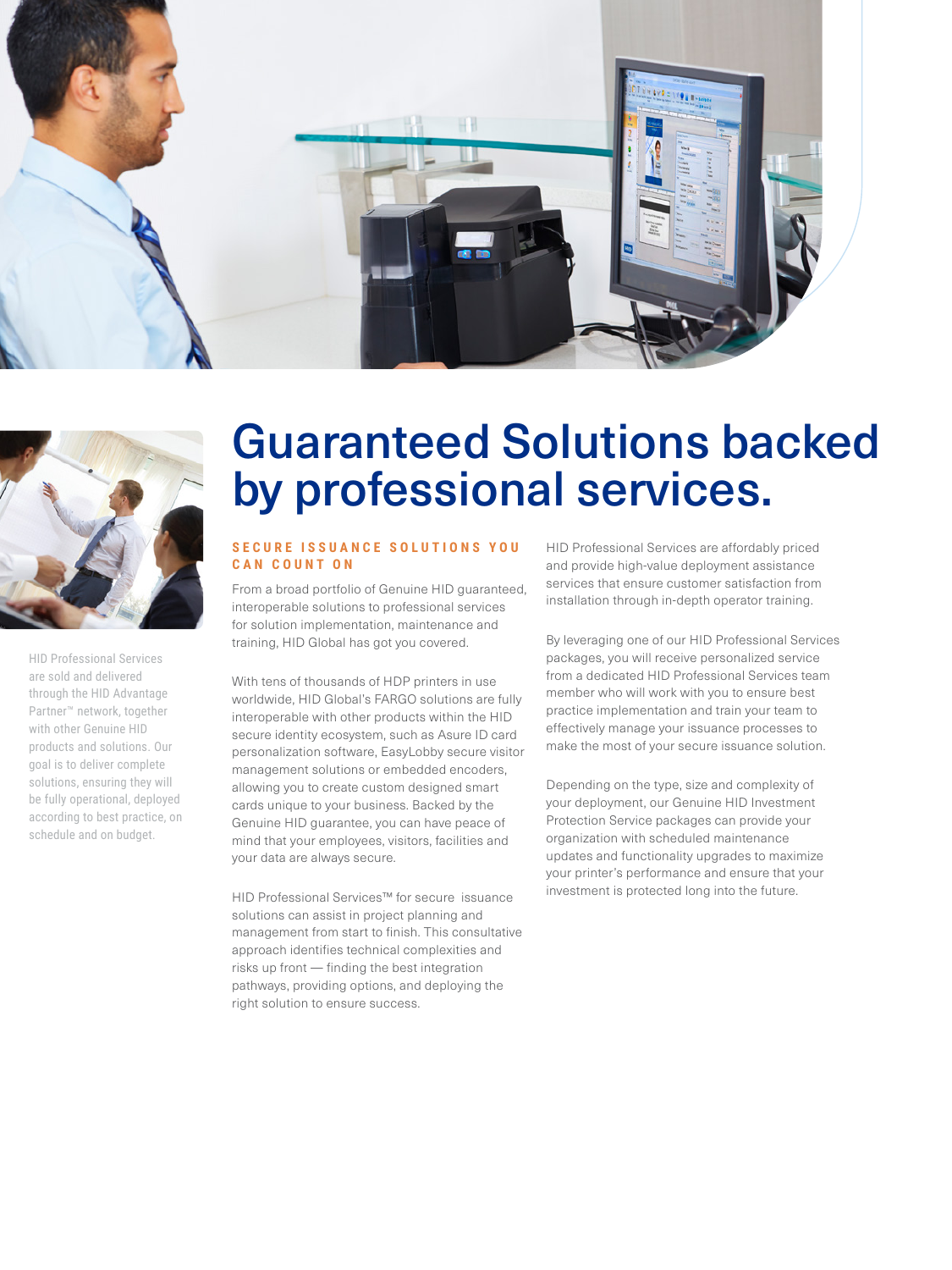## Product Comparison

|                                                                              | <b>FEATURES</b>                                 |                                                  |
|------------------------------------------------------------------------------|-------------------------------------------------|--------------------------------------------------|
|                                                                              | <b>HDP5000</b>                                  | <b>HDP6600</b>                                   |
| <b>Dual-sided Printing</b>                                                   | Field-upgradeable                               | Field-upgradeable                                |
| <b>Print Method</b>                                                          | Retransfer<br>Dye-sublimation                   | Retransfer<br>Dye-sublimation                    |
| Print Speed*                                                                 | Up to 150<br>cards per hour<br>(YMC w/Transfer) | Up to 230<br>cards per hour<br>(YMCK w/Transfer) |
| iON Technology (Heat-up/Readiness in under 60 seconds)                       |                                                 |                                                  |
| Single- or Dual-sided Lamination                                             | Field-upgradeable                               | Field-upgradeable<br><b>Wasteless Lamination</b> |
| 600 dpi                                                                      |                                                 | $\bullet$                                        |
| <b>Inline Printing and Encoding</b>                                          | ٠                                               |                                                  |
| <b>Magnetic Stripe Encoding</b>                                              | Field-upgradeable                               | Field-upgradeable                                |
| <b>Contact Smart Card Encoding</b>                                           | Field-upgradeable                               | Field-upgradeable                                |
| 125 kHz (HID Global Prox) Reader                                             | Field-upgradeable                               | Field-upgradeable                                |
| 13.56 MHz<br>(iCLASS®, MIFARE®, ISO 14443 A/B, ISO 15693) Read/Write Encoder | Field-upgradeable                               | Field-upgradeable                                |
| <b>USB and Ethernet with Internal Print Server</b>                           |                                                 | ٠                                                |
| IPv4- and IPv6-compatible; with support for SNMPv3                           |                                                 | ٠                                                |
| <b>SmartScreen Graphical Diplay</b>                                          |                                                 |                                                  |
| <b>Physical Hardware Locks</b>                                               | Optional                                        | Optional                                         |
| <b>Data Encryption</b>                                                       | ٠                                               | ٠                                                |
| <b>Printer Password Protection</b>                                           | ٠                                               | ٠                                                |
| <b>GreenCircle Certified Energy Savings</b>                                  |                                                 | ٠                                                |
| <b>Dual Input Card Hopper</b>                                                | Field-upgradeable                               | Field-upgradeable                                |
| <b>Card Flattener</b>                                                        |                                                 | Optional                                         |
| Three-year** Warranty                                                        |                                                 |                                                  |

|                                   | <b>MARKET APPLICATIONS</b> |                |
|-----------------------------------|----------------------------|----------------|
| <b>APPLICATION / PRINTER</b>      | <b>HDP5000</b>             | <b>HDP6600</b> |
| <b>Corporate ID</b>               | ٠                          | ٠              |
| National ID                       | ٠                          | $\bullet$      |
| <b>Drivers License</b>            | ٠                          | ٠              |
| <b>Government / Military</b>      |                            | $\bullet$      |
| <b>State and Local Government</b> | ٠                          | $\bullet$      |
| Transportation                    | ٠                          | ٠              |
| Healthcare                        | ٠                          | ٠              |
| <b>Universities</b>               | ٠                          | $\bullet$      |
| Events                            | ٠                          | $\bullet$      |

\*Print speed indicates an approximate print speed and is measured from the time a card drops into the output hopper to the time the next card drops into the output hopper. Print<br>speeds do not include encoding time or the e

<sup>\*\*</sup>Three-year warranty available on printers and lifetime warranty available on printheads with completion of online printer registration. (Two-year warranty standard on both printer and printheads without online printer registration.)